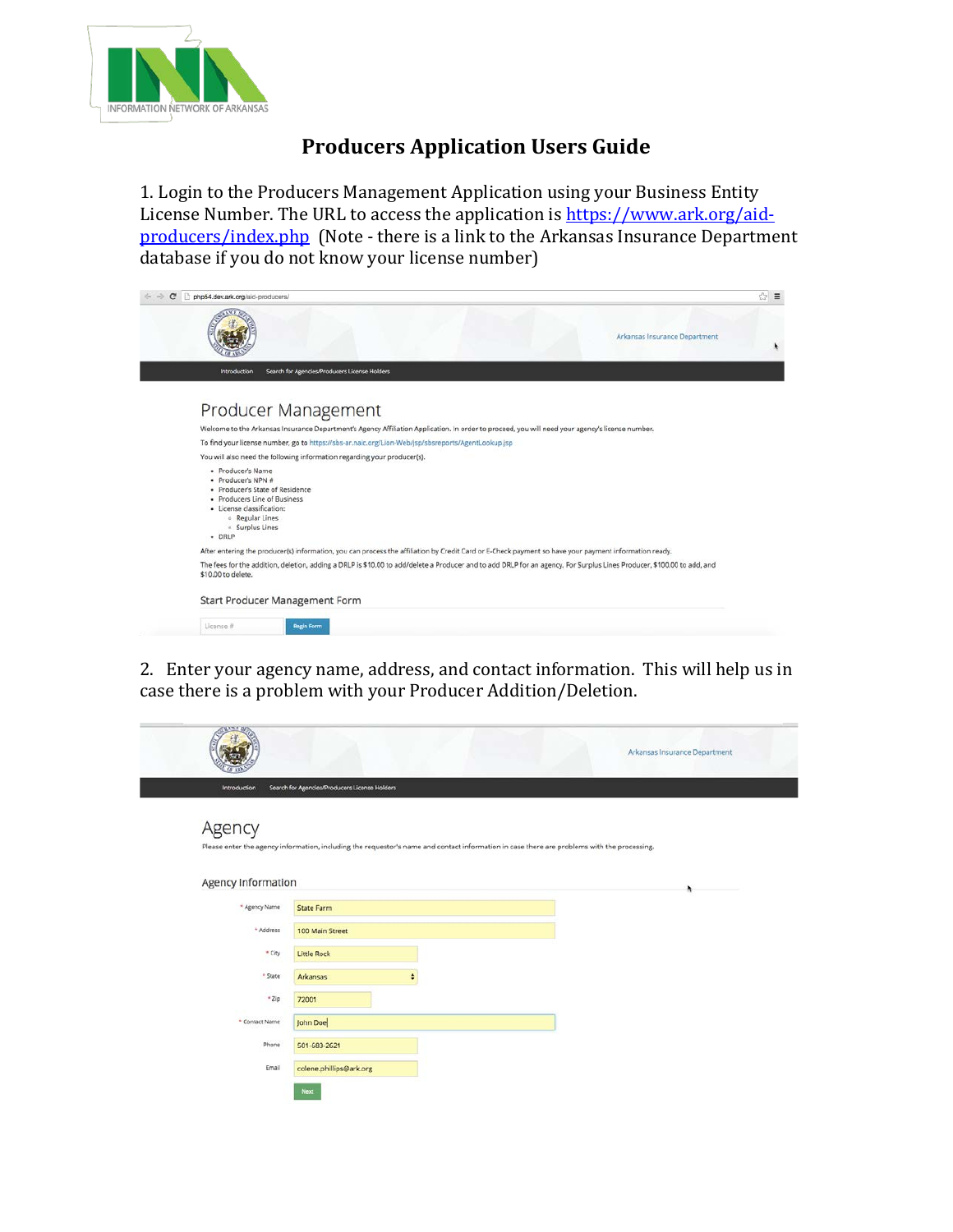3. Enter the Producers Information. You will not be able to Add a Producers who has an inactive NPN.

| Introduction           | Search for Agencies/Producers License Holders                                                | Arkansas Insurance Department |
|------------------------|----------------------------------------------------------------------------------------------|-------------------------------|
|                        |                                                                                              |                               |
| Producer               |                                                                                              |                               |
|                        | Please enter the following data about the Producer you are Adding/Deleting from your agency. |                               |
| Producer Information   |                                                                                              |                               |
| * Action               | Add Producer<br>¢                                                                            |                               |
| * First Name           | Jonathan                                                                                     |                               |
| * Last Name            | Martin                                                                                       |                               |
| $+$ NPN $\pi$          | 8523949                                                                                      |                               |
| State of Residence     | Arkansas<br>÷                                                                                |                               |
| * Line of Business     | Auto                                                                                         |                               |
|                        | Regular Lines<br>÷                                                                           |                               |
| License Classification |                                                                                              |                               |

4. Review your Producers Additions/Deletions. If there is a mistake to the information, you have the option to edit or remove the entry. You can also use the "Additional Change" button if you need to add or delete more Producers. When you are finished select the "Complete Changes" button.

| Introduction          | Search for Agencies/Producers License Holders                                                                                                                                                                                                                     |            |                   |                  |                |             |
|-----------------------|-------------------------------------------------------------------------------------------------------------------------------------------------------------------------------------------------------------------------------------------------------------------|------------|-------------------|------------------|----------------|-------------|
|                       |                                                                                                                                                                                                                                                                   |            |                   |                  |                | ۸           |
| <b>Review Changes</b> |                                                                                                                                                                                                                                                                   |            |                   |                  |                |             |
|                       |                                                                                                                                                                                                                                                                   |            |                   |                  |                |             |
|                       | Confirm the Producers records listed below is are correct.<br>. You can add or delete additional Producers records by selecting the "Additional Change" button.                                                                                                   |            |                   |                  |                |             |
|                       | . If the producers record listed below is not correct, use the Edit or Remove options to revise the record.<br>. If the are correct and you do not want to add any other producers records, click the "Complete Changes" button to process you payment.<br>Action | <b>NPN</b> | <b>First Name</b> | <b>Last Name</b> | Classification | <b>DRLP</b> |
| Edit<br>Remove        | Add                                                                                                                                                                                                                                                               | 7660053    | Candy             | Barr.            | Surplus Lines  | $\alpha$    |
| Edit<br>Remove        | Remove                                                                                                                                                                                                                                                            | 2479925    | Jeremy            | Johnson          | Regular Lines  | $\circ$     |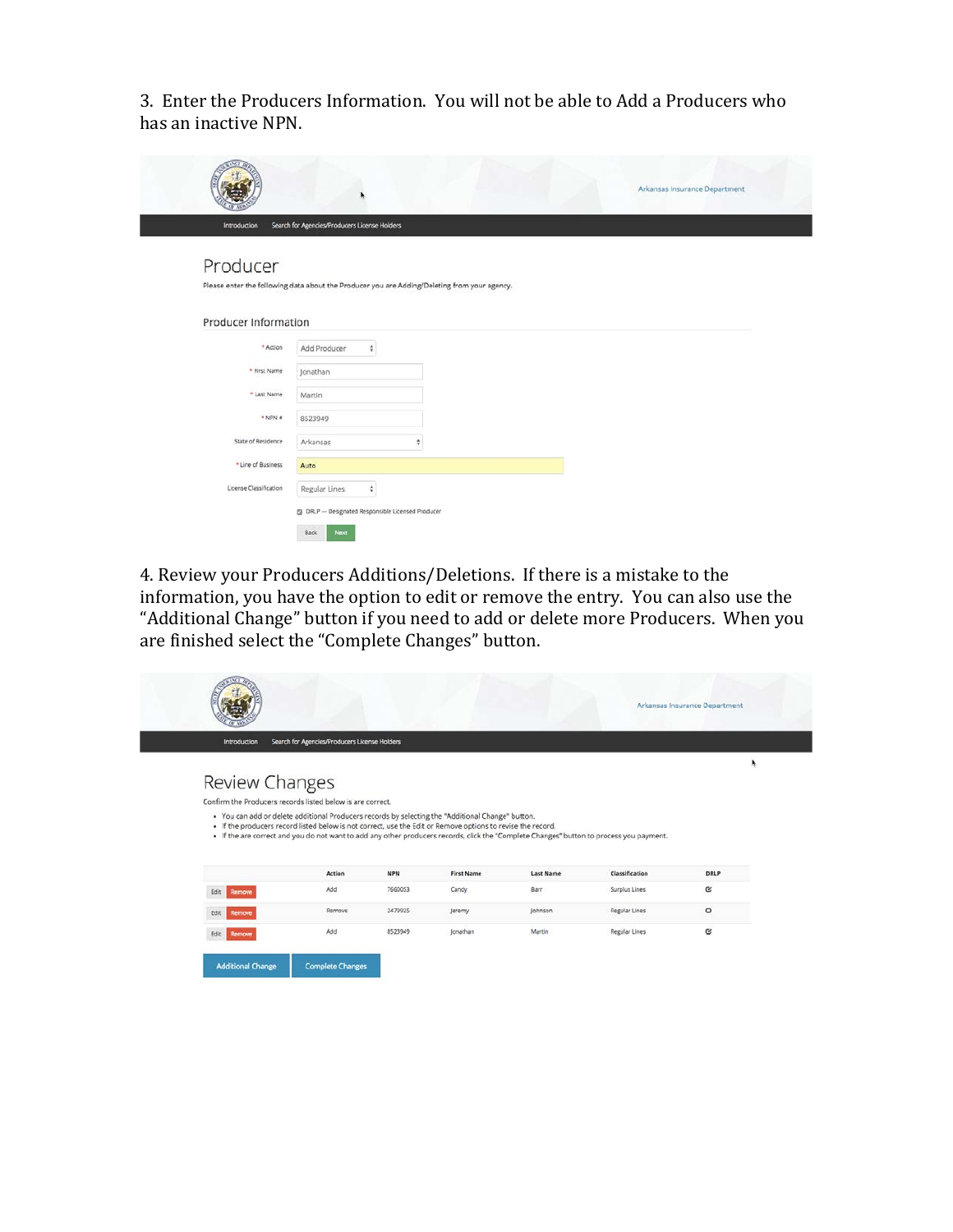

5. Select a Payment option. (Pay by Credit Card or Electronic Check)

| A SECURE ONLINE SERVICE OF ARKANSAS.GOV                                 |                                                                 |
|-------------------------------------------------------------------------|-----------------------------------------------------------------|
| <b>Arkansas GovPay</b><br><b>Secure Checkout</b>                        |                                                                 |
| Secure Checkout                                                         |                                                                 |
| Choose Payment Method                                                   |                                                                 |
| Pay by Credit Card<br>Pay by Electronic Check                           |                                                                 |
| $-$ Back                                                                |                                                                 |
|                                                                         | For additional assistance, please email support@ark.org         |
| Accessibility   Privacy   Security   Acceptable Use   Technical Support |                                                                 |
|                                                                         |                                                                 |
|                                                                         |                                                                 |
|                                                                         | Developed and Maintained by the Information Network of Arkansas |

6. Enter you billing information on the left side of the page. The right side provides a summary of the charges.

| All fields are required    |                                              |                                                         | Payment Summary                                                                                         |          |
|----------------------------|----------------------------------------------|---------------------------------------------------------|---------------------------------------------------------------------------------------------------------|----------|
| <b>Billing Information</b> |                                              |                                                         | Subtotal                                                                                                | \$120.00 |
| *Name                      | <b>Colene Phillips</b>                       |                                                         | Pay now through Arkansas.gov                                                                            | \$123.00 |
| "Address                   | 1 Shanna Lane                                |                                                         | Please note: Your total payment amount has been<br>adjusted for online payment. Click here for details. |          |
| *City                      | Maumelle                                     |                                                         |                                                                                                         |          |
| *State                     | Arkansas                                     | ٠                                                       |                                                                                                         |          |
| *Zip Code                  | 72113                                        |                                                         |                                                                                                         |          |
| *Phone Number              | 5018038692                                   |                                                         |                                                                                                         |          |
| Email Address              | cobejica@gmail.com                           |                                                         |                                                                                                         |          |
| Payment Information        |                                              |                                                         |                                                                                                         |          |
| *Credit Card Number        | 411111111111111                              |                                                         |                                                                                                         |          |
| "Expiration Date           | # 12017<br>January                           | ÷                                                       |                                                                                                         |          |
|                            | Processing, please wait<br>$\leftarrow$ Back |                                                         |                                                                                                         |          |
|                            |                                              | For additional assistance, please email support@ark.org |                                                                                                         |          |